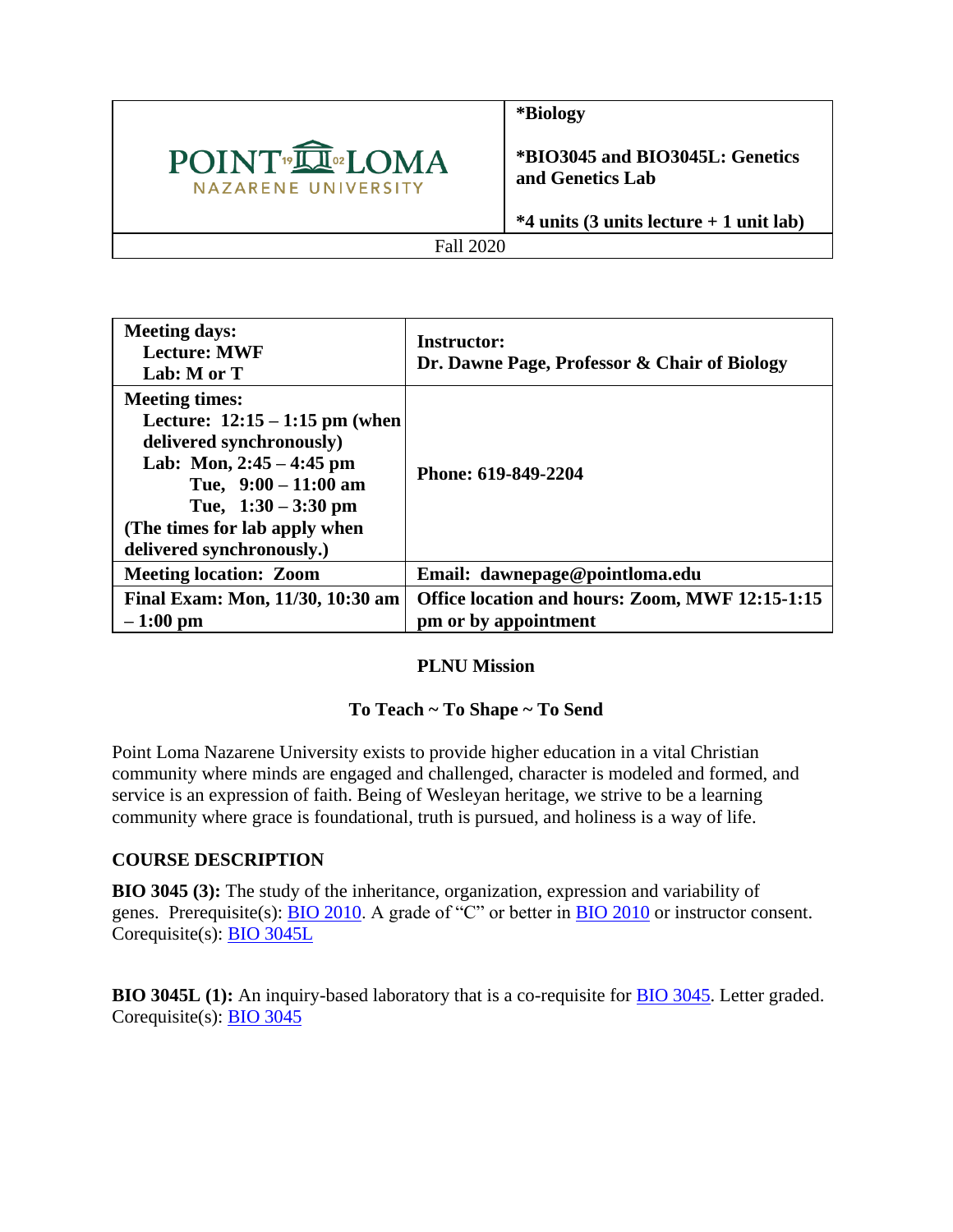## **COURSE LEARNING OUTCOMES**

Genetics students will be able to

- *1.* apply the basic principles of Genetics, including Gene Expression, Eukaryotic Genetics, Prokaryotic Genetics, Cancer Genetics, Population Genetics, and Molecular Evolution, to solving Genetics problems.
- *2.* conduct laboratory investigations in genetics.
- *3.* analyze data, formulate conclusions, and design a follow-up experiment for each lab investigation.
- *4.* analyze and discuss different viewpoints concerning social issues that relate to genetics, including diverse viewpoints within the Christian community.

## **REQUIRED TEXTS**

Genetics: Analysis & Principles,  $6<sup>th</sup>$  ed., by Robert J. Brooker (2018).

## **COURSE CREDIT HOUR INFORMATION**

In the interest of providing sufficient time to accomplish the stated Course Learning Outcomes, this class meets the PLNU credit hour policy for a 4 unit class delivered over 15 weeks. It is anticipated that students will spend a minimum of 37.5 participation hours per credit hour on their coursework. For this course, students will spend an estimated 150 total hours meeting the course learning outcomes.

## **PLNU COPYRIGHT POLICY**

Point Loma Nazarene University, as a non-profit educational institution, is entitled by law to use materials protected by the US Copyright Act for classroom education. Any use of those materials outside the class may violate the law. In particular, all homeworks, assignments, exams and laboratories are owned by Drs. Page and Lineback and may not be shared with other individuals or groups outside of the students registered for the BIO3045, Fall, 2020 sections.

## **STATE AUTHORIZATION**

State authorization is a formal determination by a state that Point Loma Nazarene University is approved to conduct activities regulated by that state. In certain states outside California, Point Loma Nazarene University is not authorized to enroll online (distance education) students. If a student moves to another state after admission to the program and/or enrollment in an online course, continuation within the program and/or course will depend on whether Point Loma Nazarene University is authorized to offer distance education courses in that state. It is the student's responsibility to notify the institution of any change in his or her physical location. Refer to the map on [State Authorization](https://www.pointloma.edu/offices/office-institutional-effectiveness-research/disclosures) to view which states allow online (distance education) outside of California.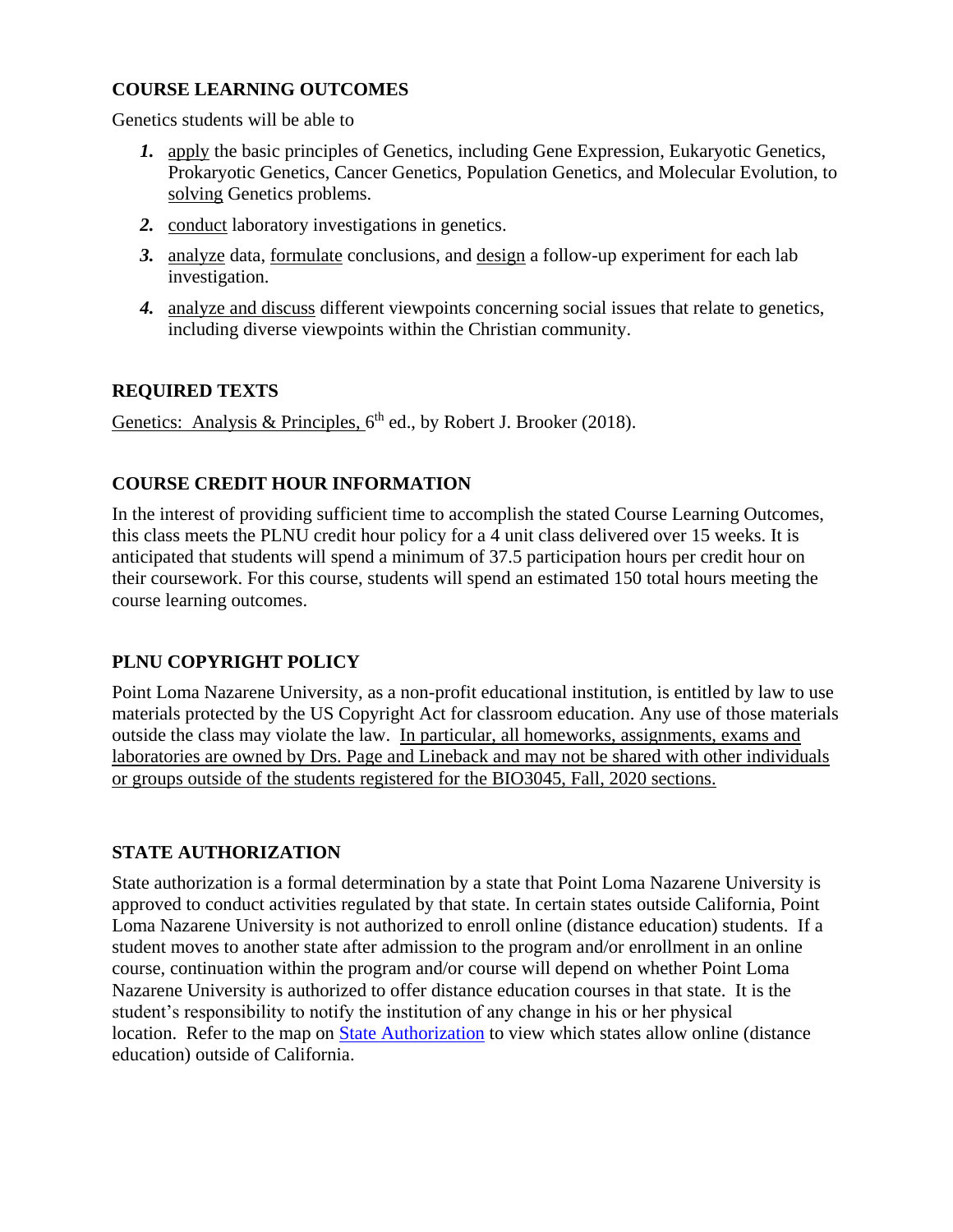#### **ASSESSMENT AND GRADING**

| A 92-100      | $B+88-89$     | $C+78-79$     | $D+68-69$     | $ F$ Less than 60 |
|---------------|---------------|---------------|---------------|-------------------|
| $A - 90 - 91$ | B 82-87       | $C$ 72-77     | $D$ 62-67     |                   |
|               | $B - 80 - 81$ | $C - 70 - 71$ | $D - 60 - 61$ |                   |

Grades will be based on the following:

This course will consist of a total of 1000 points. Please note that your grade for BIO3045 and BIO345L will be calculated together, and the same grade will be given for both courses since they are intertwined. Note that the following dates and times may be changed, as determined by the instructors.

#### **630 Points: Exams**

Exam I – Review of transcription & translation (100 pts),  $8/28$ : Friday,  $12:15 - 1:15$  pm Exam II– 165 points, 9/14: Monday *evening* (7:00 – 9:00 pm) Exam III– 165 points, 10/19: Monday *evening* (7:00 – 9:00 pm) Final Exam – 200 points, 11/30, Monday, 10:30 am – 1:00 pm

*Final Examination Policy:* Successful completion of this class requires taking the final examination on its scheduled day. The final examination schedule is posted on the [Class](https://www.pointloma.edu/offices/records/undergraduate-records)  [Schedules](https://www.pointloma.edu/offices/records/undergraduate-records) site. No requests for early examinations or alternative days will be approved.

NOTE: All exams will be delivered via Honorlock in Canvas. No cell phones, iPods/MP3 players, computers, or other electronic devices/smart technology may be used during an exam. For all exams, except the one on Friday, 8/28, you may use your lecture notes, your homework problems, and a calculator to take the exam.

#### **172 Points: Problem Sets, Online Quizzes, Lab Quizzes, & Paper Analysis**

End of Unit Problem Sets (96 pts): Each "unit" we discuss in class will have an associated set of problems for you to work out. The assignments will be posted on Canvas and available to you once we begin the unit. Problem sets are due on the class day following the end of each unit. (So, if we finish the chapter on Friday, your problem set will be due on Monday.) We will drop the 4 lowest grades from the problem sets.

Online Quizzes (56 points): For many of our classes, you will be required to read the material in advance or watch an online lecture and then take a quiz on Canvas. We will drop the 2 lowest grades from these assignments.

Lab quizzes (12 pts): You can expect a brief quiz at the beginning of some of the lab periods. We will drop the 2 lowest grades from the lab quizzes.

Paper Analysis (8 pts): We will read and analyze a research paper.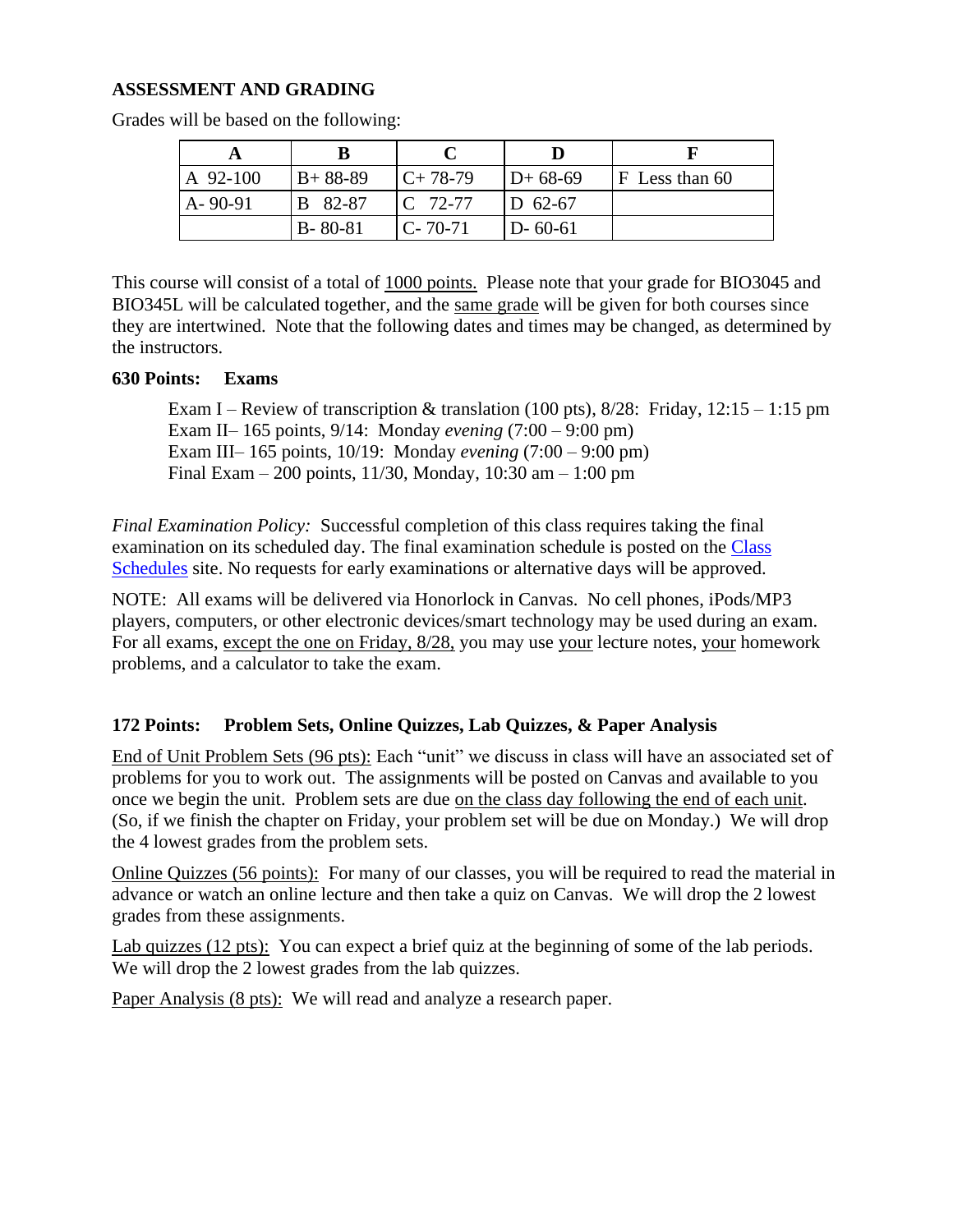#### **160 Points: Lab Reports**

The purpose of lab reports is to help you develop the skills of data analysis, interpretation, and communication. There will be 4 lab reports over the semester, each worth 40 points.

9/4 (Lab 1) – Group Lab Report 10/9 (Lab 2) – Group Lab Report 10/14 (Lab 3) – Individual Lab Report 11/16 (Lab 4) – Group Lab Report

#### **38 Points: Class and Lab Participation (participation in group lab reports)**

Attendance at the required synchronous lecture sessions will be recorded. There are 13 synchronous lecture sessions, and you may miss two of them for any reason. Absences beyond two will require a doctor's note.

Attendance at all synchronous lab sessions is required, unless excused by a doctor's note.

#### **Extra Credit: Up to 20 points of extra credit will be available.**

Late work: For work that is one day late, 10% will be deducted from the grade. For work that is two days late, 20% will be deducted from the grade. *Late work will not be accepted after graded homework has been returned to the class.*

## **PLNU ACADEMIC HONESTY POLICY**

Students should demonstrate academic honesty by doing original work and by giving appropriate credit to the ideas of others. Academic dishonesty is the act of presenting information, ideas, and/or concepts as one's own when in reality they are the results of another person's creativity and effort. A faculty member who believes a situation involving academic dishonesty has been detected may assign a failing grade for that assignment or examination, or, depending on the seriousness of the offense, for the course. Faculty should follow and students may appeal using the procedure in the university Catalog. See [Academic Policies](https://catalog.pointloma.edu/content.php?catoid=41&navoid=2435#Academic_Honesty) for definitions of kinds of academic dishonesty and for further policy information.

NOTE: We will do a lot of group work in this class, and I encourage you to work in groups; you have much to learn from each other. However, when you work together, each member of the group should be contributing to the final product, and each person must hand in their own homework. **Each assignment must be written in your own words, and no electronic files should be exchanged.** Work together, contribute to the final product, and don't copy someone else's work.

**It is also plagiarism if you use old homeworks, lab reports, exams, etc. to get ideas for how to complete current homeworks, labs, and exams.** In addition, if you use someone else's ideas, you will not get the benefit of figuring the assignment out on your own, which will greatly decrease your chance of success on the exams.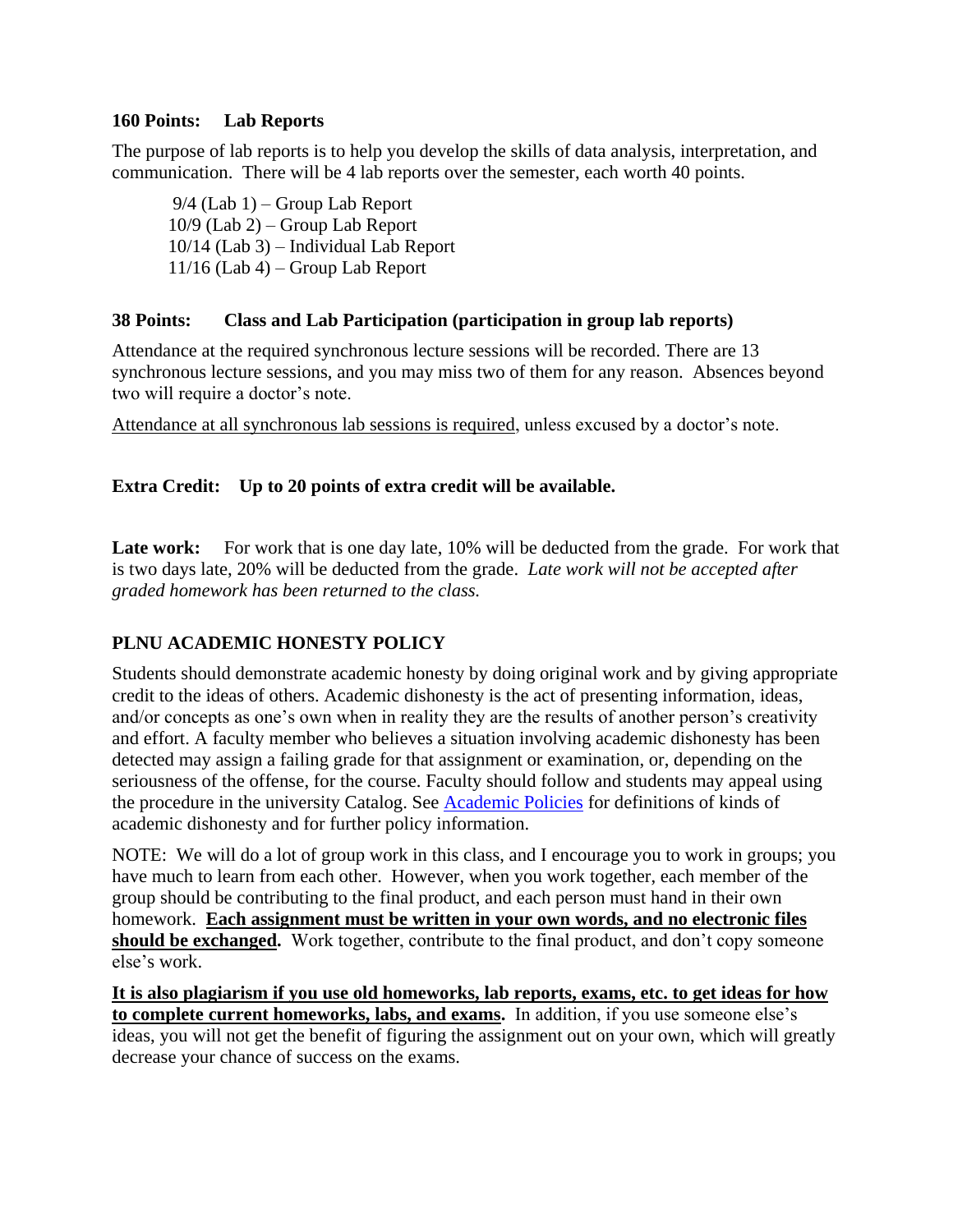## **PLNU ACADEMIC ACCOMMODATIONS POLICY**

While all students are expected to meet the minimum standards for completion of this course as established by the instructor, students with disabilities may require academic adjustments, modifications or auxiliary aids/services. At Point Loma Nazarene University (PLNU), these students are requested to register with the Disability Resource Center (DRC), located in the Bond Academic Center [\(DRC@pointloma.edu](mailto:DRC@pointloma.edu) or 619-849-2486). The DRC's policies and procedures for assisting such students in the development of an appropriate academic adjustment plan (AP) allows PLNU to comply with Section 504 of the Rehabilitation Act and the Americans with Disabilities Act. Section 504 prohibits discrimination against students with special needs and guarantees all qualified students equal access to and benefits of PLNU programs and activities. After the student files the required documentation, the DRC, in conjunction with the student, will develop an AP to meet that student's specific learning needs. The DRC will thereafter email the student's AP to all faculty who teach courses in which the student is enrolled each semester. The AP must be implemented in all such courses.

If students do not wish to avail themselves of some or all of the elements of their AP in a particular course, it is the responsibility of those students to notify their professor in that course. PLNU highly recommends that DRC students speak with their professors during the first two weeks of each semester about the applicability of their AP in that particular course and/or if they do not desire to take advantage of some or all of the elements of their AP in that course.

## **PLNU ATTENDANCE AND PARTICIPATION POLICY**

Regular and punctual attendance at all **synchronous** class sessions is considered essential to optimum academic achievement. If the student is absent for more than 10 percent of class sessions (virtual or face-to-face), the faculty member will issue a written warning of deenrollment. If the absences exceed 20 percent, the student may be de-enrolled without notice until the university drop date or, after that date, receive the appropriate grade for their work and participation. In some courses, a portion of the credit hour content will be delivered **asynchronously** and attendance will be determined by submitting the assignments by the posted due dates. See [Academic Policies](https://catalog.pointloma.edu/content.php?catoid=46&navoid=2650#Class_Attendance) in the Undergraduate Academic Catalog. If absences exceed these limits but are due to university excused health issues, an exception will be granted.

#### **Asynchronous Attendance/Participation Definition**

A day of attendance in asynchronous content is determined as contributing a substantive note, assignment, discussion, or submission by the posted due date. Failure to meet these standards will result in an absence for that day. Instructors will determine how many asynchronous attendance days are required each week.

## **SPIRITUAL CARE**

Please be aware PLNU strives to be a place where you grow as whole persons. To this end, we provide resources for our students to encounter God and grow in their Christian faith.

If students have questions, a desire to meet with the chaplain or have prayer requests you can contact the [Office of Spiritual Development](https://www.pointloma.edu/offices/spiritual-development)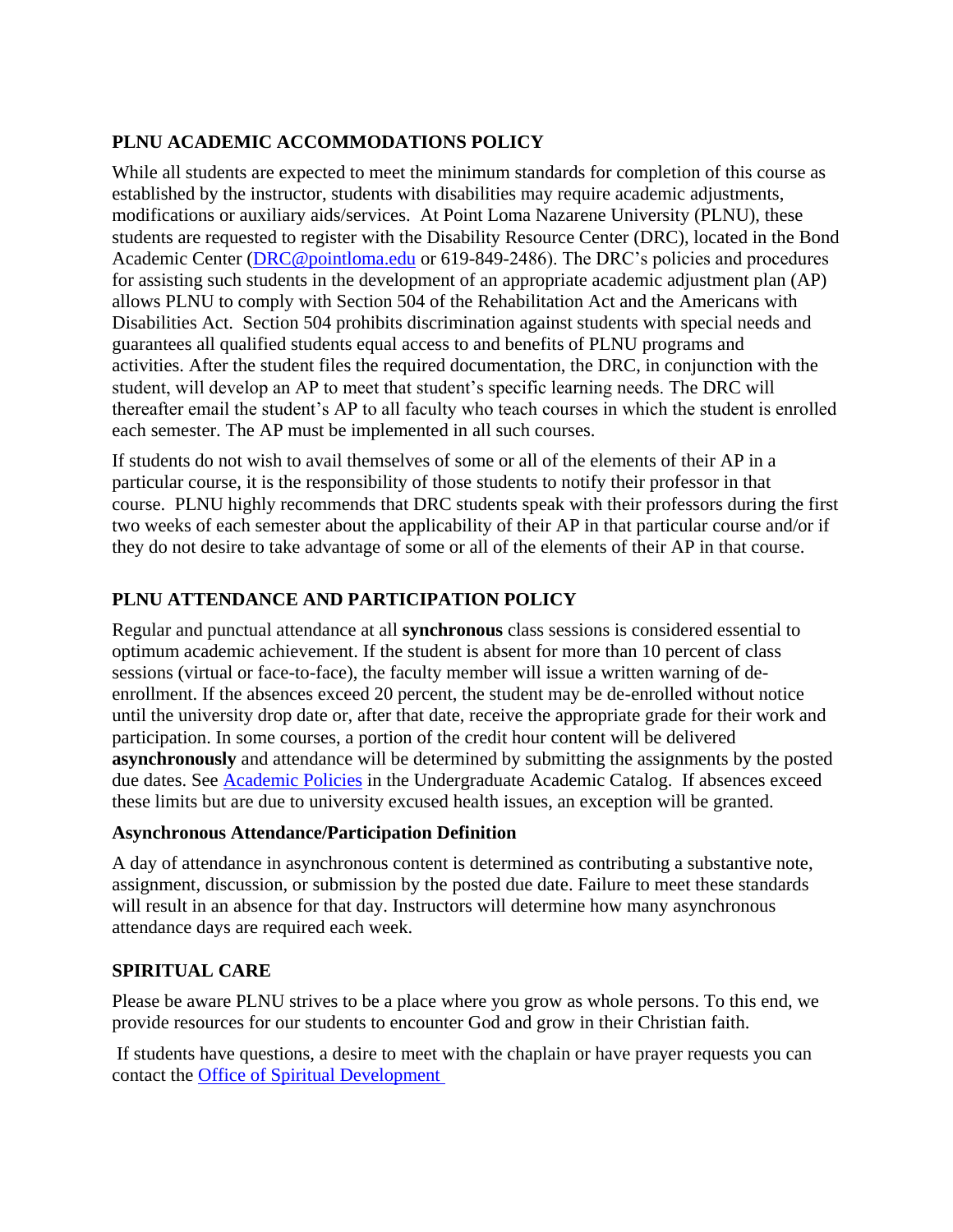#### **USE OF TECHNOLOGY**

In order to be successful in the online environment, you'll need to meet the minimum technology and system requirements; please refer to the *[Technology and System Requirements](https://help.pointloma.edu/TDClient/1808/Portal/KB/ArticleDet?ID=108349)* information. Additionally, students are required to have headphone speakers compatible with their computer available to use. If a student is in need of technological resources please contact [student-tech](mailto:student-tech-request@pointloma.edu)[request@pointloma.edu.](mailto:student-tech-request@pointloma.edu)

Problems with technology do not relieve you of the responsibility of participating, turning in your assignments, or completing your class work.

## **ASSIGNMENTS AT-A-GLANCE**

See the following page for a schedule of content and due dates for the whole semester.